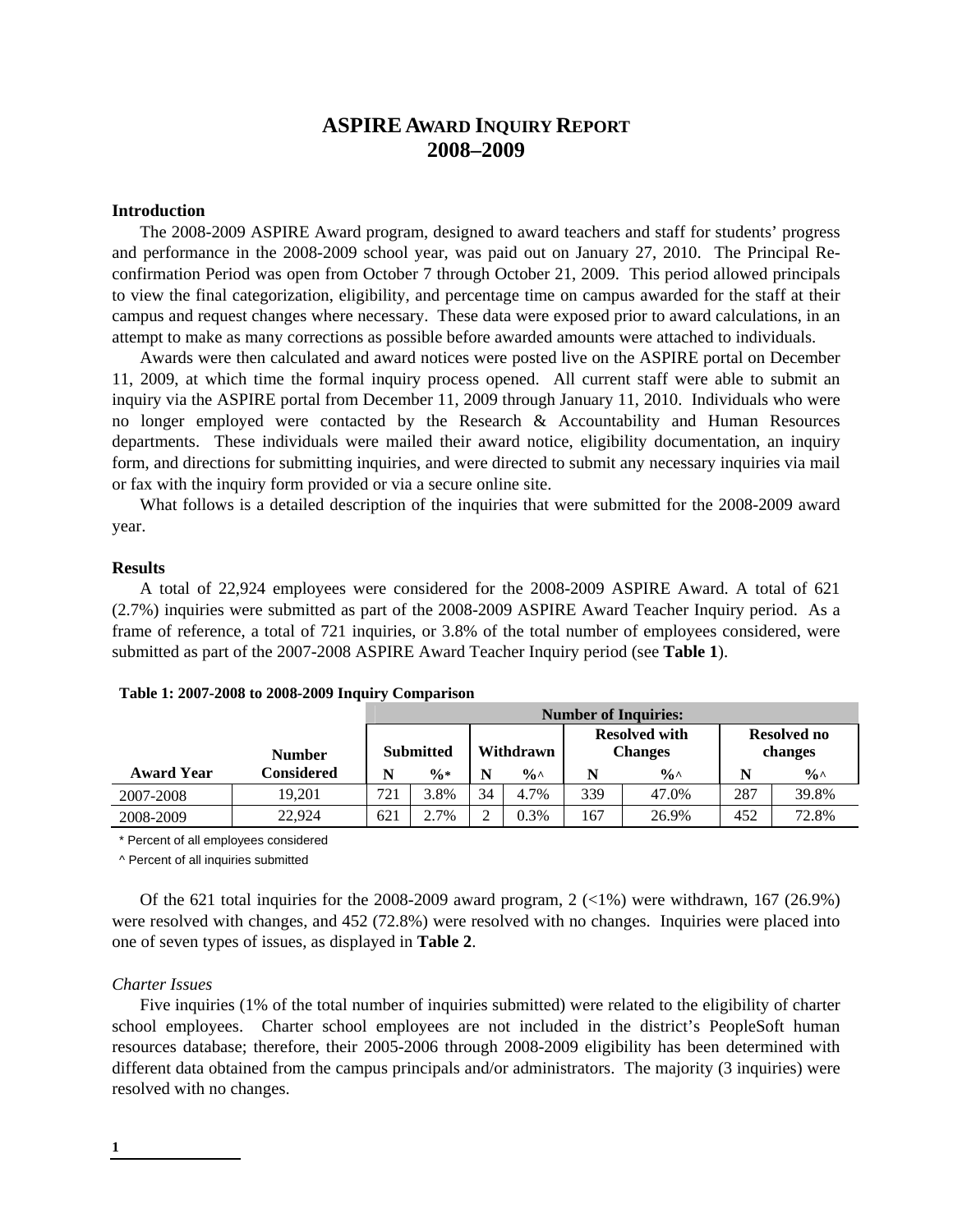| <b>Table 2: Inquiry Type by Resolution</b> |                               |                                                              |                |         |  |
|--------------------------------------------|-------------------------------|--------------------------------------------------------------|----------------|---------|--|
|                                            | <b>Resolved</b><br>no changes | <b>Resolution Type</b><br><b>Resolved</b><br>with<br>changes |                | Percent |  |
| <b>Total</b>                               | 454 (73%)                     | 167(27%)                                                     | 621            |         |  |
|                                            |                               |                                                              |                |         |  |
| <b>Charter Issues</b>                      | $\overline{\mathbf{3}}$       | $\overline{2}$                                               | 5              | $1\%$   |  |
| <b>Charter Eligibility</b>                 | 3                             | $\overline{2}$                                               | 5              |         |  |
| <b>Communication Issues</b>                | 159                           | $\bf{0}$                                                     | 159            | 26%     |  |
| <b>Award Calculation Question</b>          | 159                           | $\boldsymbol{0}$                                             | 159            |         |  |
| <b>Value-Added Issues</b>                  | 45                            | $\mathbf{1}$                                                 | 46             | 7%      |  |
| 1-yr vs 3-yr Analysis                      | 3                             | $\boldsymbol{0}$                                             | 3              |         |  |
| Spanish to English                         | $\overline{4}$                | $\theta$                                                     | $\overline{4}$ |         |  |
| Value-added Report/Low Student Number      | 38                            | 1                                                            | 39             |         |  |
| <b>Verification/Confirmation Issues</b>    | 78                            | 77                                                           | 155            | 25%     |  |
| <b>Campus Assignment</b>                   | 3                             | 18                                                           | 21             |         |  |
| Categorization                             | 37                            | 46                                                           | 83             |         |  |
| <b>Regional Campus-Based Employees</b>     | 15                            | 5                                                            | 20             |         |  |
| Subject Assignment                         | 7                             | $\overline{4}$                                               | 11             |         |  |
| <b>Elementary Librarians</b>               | $\boldsymbol{0}$              | $\overline{2}$                                               | $\overline{2}$ |         |  |
| <b>Student Linkages</b>                    | 16                            | $\overline{2}$                                               | 18             |         |  |
| <b>HR</b> Issues                           | 124                           | 87                                                           | 211            | 34%     |  |
| <b>Attendance Hours</b>                    | 13                            | $\mathfrak s$                                                | 18             |         |  |
| Eligibility                                | 38                            | $\overline{2}$                                               | 40             |         |  |
| Eligibility - Attendance                   | 70                            | 76                                                           | 146            |         |  |
| Pending/Terminated                         | 3                             | $\overline{4}$                                               | 7              |         |  |
| <b>Award Notice Issues</b>                 | 8                             | $\bf{0}$                                                     | 8              | $1\%$   |  |
| <b>Strand IIIC Writing</b>                 | 8                             | $\mathbf{0}$                                                 | 8              |         |  |
| <b>Policy Decisions</b>                    | 24                            | $\bf{0}$                                                     | 24             | 4%      |  |
| <b>Campus Network Specialist</b>           | $\overline{2}$                | $\boldsymbol{0}$                                             | $\overline{2}$ |         |  |
| Literacy Coach                             | $\tau$                        | $\boldsymbol{0}$                                             | 7              |         |  |
| <b>Nurses</b>                              | $\overline{3}$                | $\boldsymbol{0}$                                             | $\overline{3}$ |         |  |
| Reading/ELA Middle School                  | 10                            | $\boldsymbol{0}$                                             | 10             |         |  |
| Registrars                                 | $\overline{2}$                | $\boldsymbol{0}$                                             | $\overline{2}$ |         |  |
| <b>Not Applicable Issues</b>               | 13                            | $\bf{0}$                                                     | 13             | $2\%$   |  |
| Principal submitting on behalf             | 9                             | $\boldsymbol{0}$                                             | 9              |         |  |
| Not Award Related                          | $\overline{2}$                | $\mathbf{0}$                                                 | $\overline{2}$ |         |  |
| User Withdrawn                             | $\overline{2}$                | $\boldsymbol{0}$                                             | $\overline{2}$ |         |  |

# *Communication Issues*

Twenty-six percent of the total number of inquiries (159) related directly to the communication of the ASPIRE award program and employees' lack of understanding of the program, and were categorized as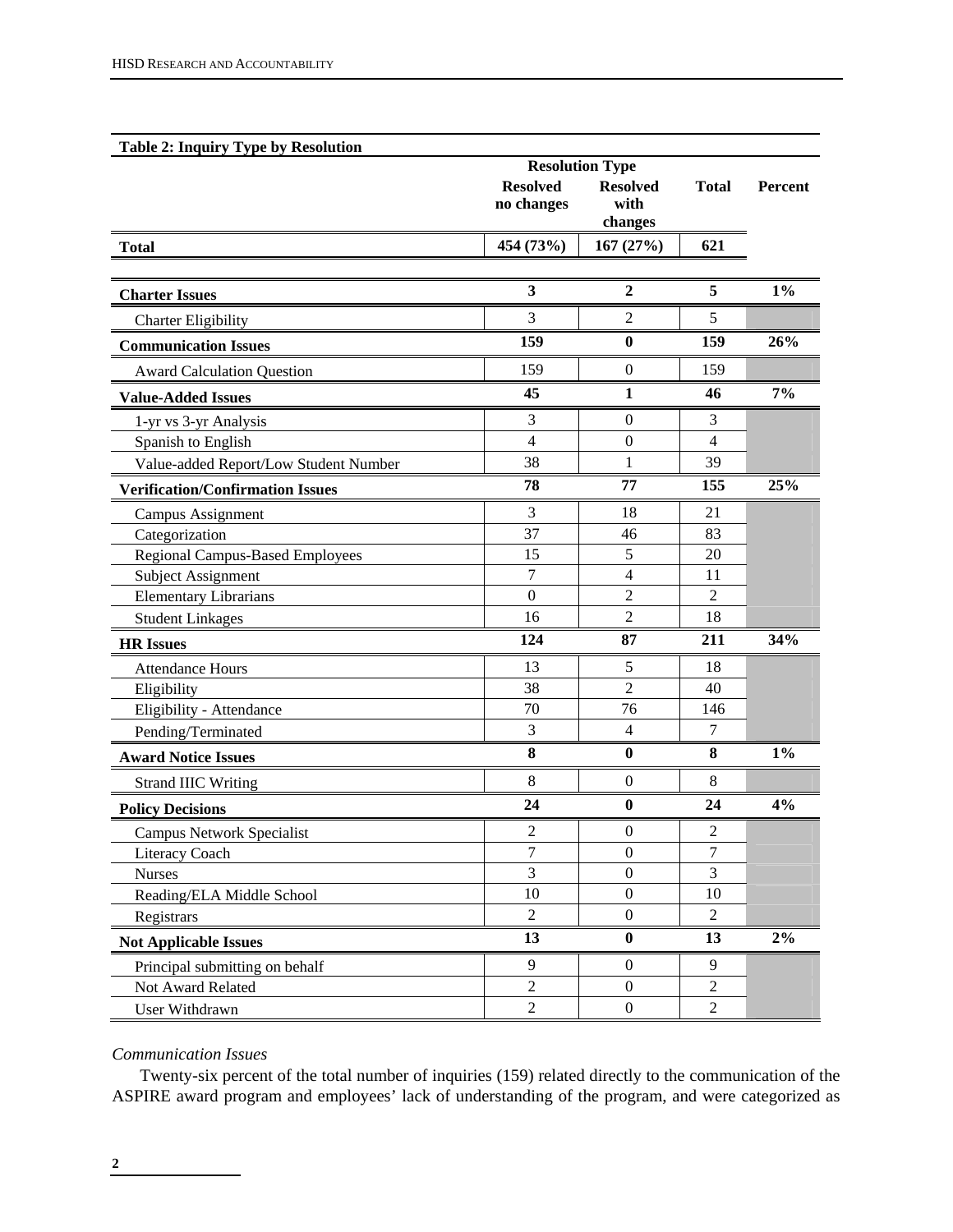award calculation questions. This type of inquiry consisted of questions related to the determination of the award, for which no changes were necessary.

## *Value-Added Issues*

Forty-six inquries (7%) were regarding questions or perceived problems with the employee's valueadded analysis, calculated by SAS-EVAAS®:

**1-year versus 3-year Analysis (3 inquiries):** At the inception of the ASPIRE program, the district provided three years' worth of test data to EVAAS®, which was used to provide the initial one-year NCE gains. Every year, the district provides another year's worth of test data to EVAAS®, enabling improvement in the stability and reliability of the measures. Because the district is now in the third year of this program, EVAAS® now has sufficient years' worth of test data to provide three-year mean NCE gains and calculate the associated gain indexes. The EVAAS® portal displays three-year NCE gains, while the ASPIRE Awards are based on composite and cumulative gain indexes determined from oneyear NCE gains.All three inquiries of this type submitted were resolved with no changes.

**Spanish to English (4 inquiries):** A few teachers had questions regarding the value-added score with regards to the students who were transitioning from the Spanish versions of tests to the English versions of tests. These individuals showed an interest in whether the transition had been taken into account in the calculation of their gain index. All four inquiries of this type were resolved with no changes.

**Value-added Report/Low Student Number (39 inquiries):** Many of these inquiries were submitted because the teacher did not receive a value-added report for one or more subjects. This was because the teacher did not have enough effective students verified. In order to receive a value-added report, it was required that the teacher claim a minimum of seven effective students per subject and grade level. The minimum number of required students was set to ensure the highest level of validity with the highest number of teachers able to receive a teacher-level report. The other major type of inquiry submitted of this type were questions related to the difference between an NCE gain and a gain index. While the teacher-level value-added report displays both the Teacher NCE gain and the Teacher Gain Index, the ASPIRE Award program uses the Teacher Gain Index for award purposes. The majority (38) of these inquiries were resolved with no changes; one was resolved with changes, as allegations of testing improprieties were supported which adversely affected the teacher's gain index.

#### *Verification/Confirmation Issues*

Twenty-five percent of the total number of submitted inquiries were related to the verification and/or confirmation process, and were of seven types:

**Campus Assignment (21 inquiries):** In the majority of these cases, the employee was assigned to multiple campuses, but was only verified and approved at one campus, or was not verified at any campus for the minimum 40% time required during the linkage and verification process. In some cases, the employee was paid from one campus, but actually worked on another campus. The majority of these inquiries were resolved with changes.

**Categorization (83 inquiries):** These types of inquires included core versus noncore teachers; and job description versus job duties (for example, literacy coaches who felt they should have been considered as core reading teachers). Just over half of these inquiries were resolved with changes.

**Regional Campus-based Employees (20 inquiries):** This year, campus assignment data for employees who are paid from the regional offices but who worked on one or more campuses during the school year was collected during the summer and subject to principal review and confirmation in the fall. In order to receive the ASPIRE award, it was required that the employee be assigned to and work on a campus a minimum of 40% time. In the majority of these inquiries, specialists assigned to multiple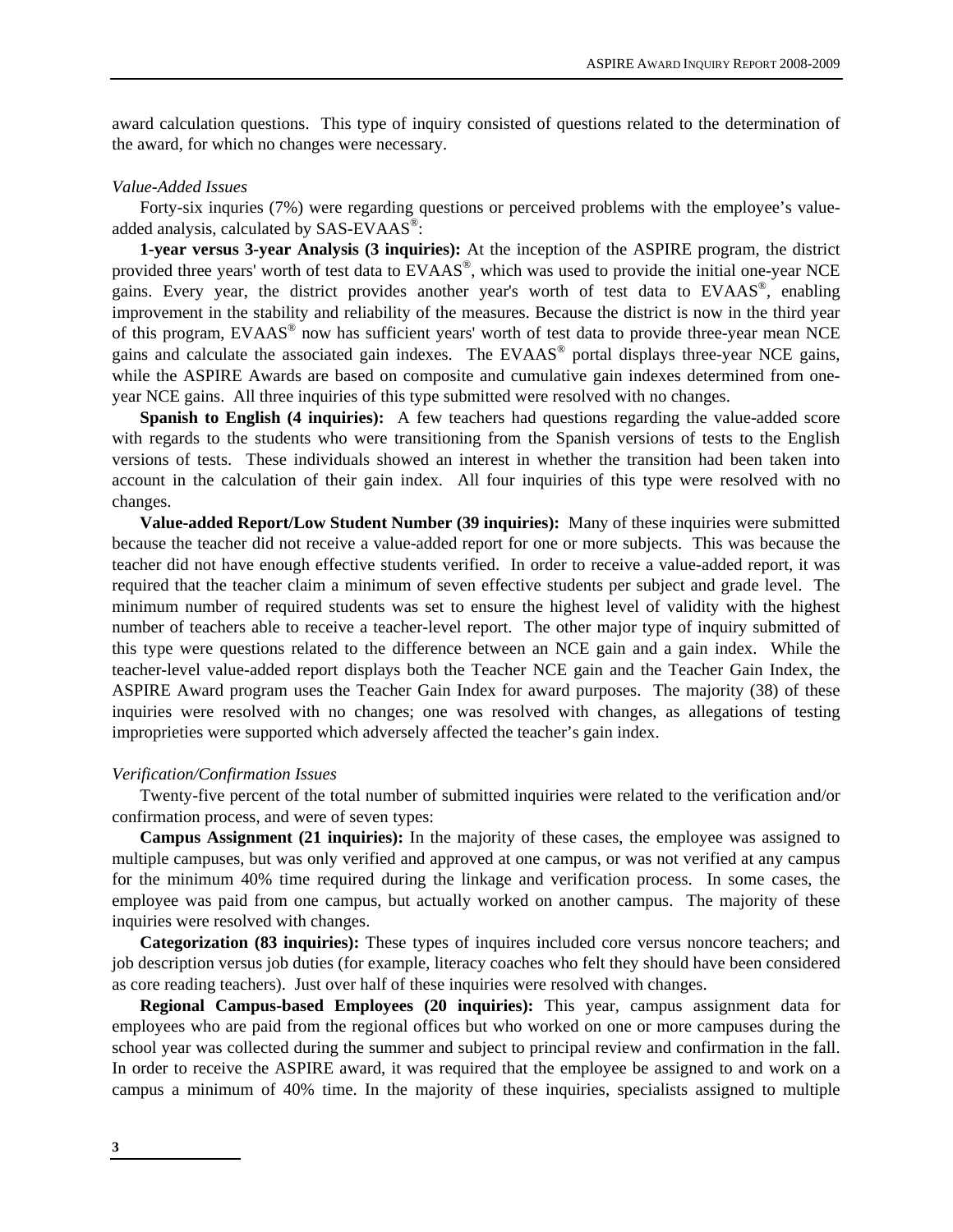campuses were not verified or approved at any campus, or the assignments provided by their supervisors were supported by the campus principals. The majority of these inquiries were resolved with no changes.

**Subject Assignment (11 inquiries):** These types of inquiries included verifying more, less, or different subjects than they should have. Few of these errors occurred that resulted in changes, and those who did have changes were individuals who did not have teacher-level value-added results produced for their categorization (high school and special education core teachers).

**Elementary Librarian (2 inquiries):** If an elementary school librarian was on an ancillary rotation and could provide supporting documentation, they could be placed in Category F (noncore/ancillary teachers). This could only occur through override requests completed during principal confirmation or the inquiry period. The librarians who submitted an inquiry were able to provide supporting documentation, and were changed from Category G (instructional support staff) to Category F. These inquiries were resolved with changes.

**Student Linkages (18 inquiries):** These types of inquiries resulted from a core teacher not verifying any students. As such, no teacher report was produced, and the teacher's award was subject to special analysis. The majority of these inquiries were resolved with no changes.

### *HR Issues*

Thirty-four percent of the total number of submitted inquiries related directly to the Human Resources eligibility issues, and were of four types:

**Attendance Hours (18 inquiries):** Individuals submitted inquiries regarding their attendance hours used to calculate their attendance bonus. When changes were made, it was incumbent upon the employee and the campus to submit corrections through the campus-based timekeeper. The majority of these inquiries were resolved with no changes.

**Eligibility (40 inquiries):** Individuals submitted inquiries regarding their general eligibility. The majority of these inquiries were resolved with no changes.

**Eligibility – Attendance (146 inquiries):** For the 2008-2009 award period, in order to qualify for the award, it was required that employees be in attendance for a minimum of 90% of the 175 instructional school days, or be absent less than 136.5 hours. Protected leave types such as FML, assault leave, and funeral leave were held harmless in the calculation of their eligibility. Individuals submitted inquiries specifically regarding their ineligibility for award based on their number of hours absent. When changes were made, it was incumbent upon the employee to provide the appropriate documentation to support a claim of retroactive FML or other protected leave time. In approximately half of the cases, employees submitted the appropriate documentation, were changed to eligible, and had their awards recalculated.

Pending/Terminated (7 inquiries): Individuals submitted inquiries regarding their eligibility due to termination or award pending status. Half of these inquiries were resolved with changes.

#### *Award Notice Issues*

One percent of the total number of submitted inquiries related to difficulty in understanding the information presented on the ASPIRE Award Notice, specifically with regard to the Strand IIIC award information. The award notice was unclear in this strand. In addition to the inquiries of this type received, the staff fielded many questions by email regarding this strand and the presentation of award information on the award notice. While this problem was noticed early on during the inquiry period, changes could not be made to the current year's award notice. Changes are currently underway for the 2009-2010 award notice.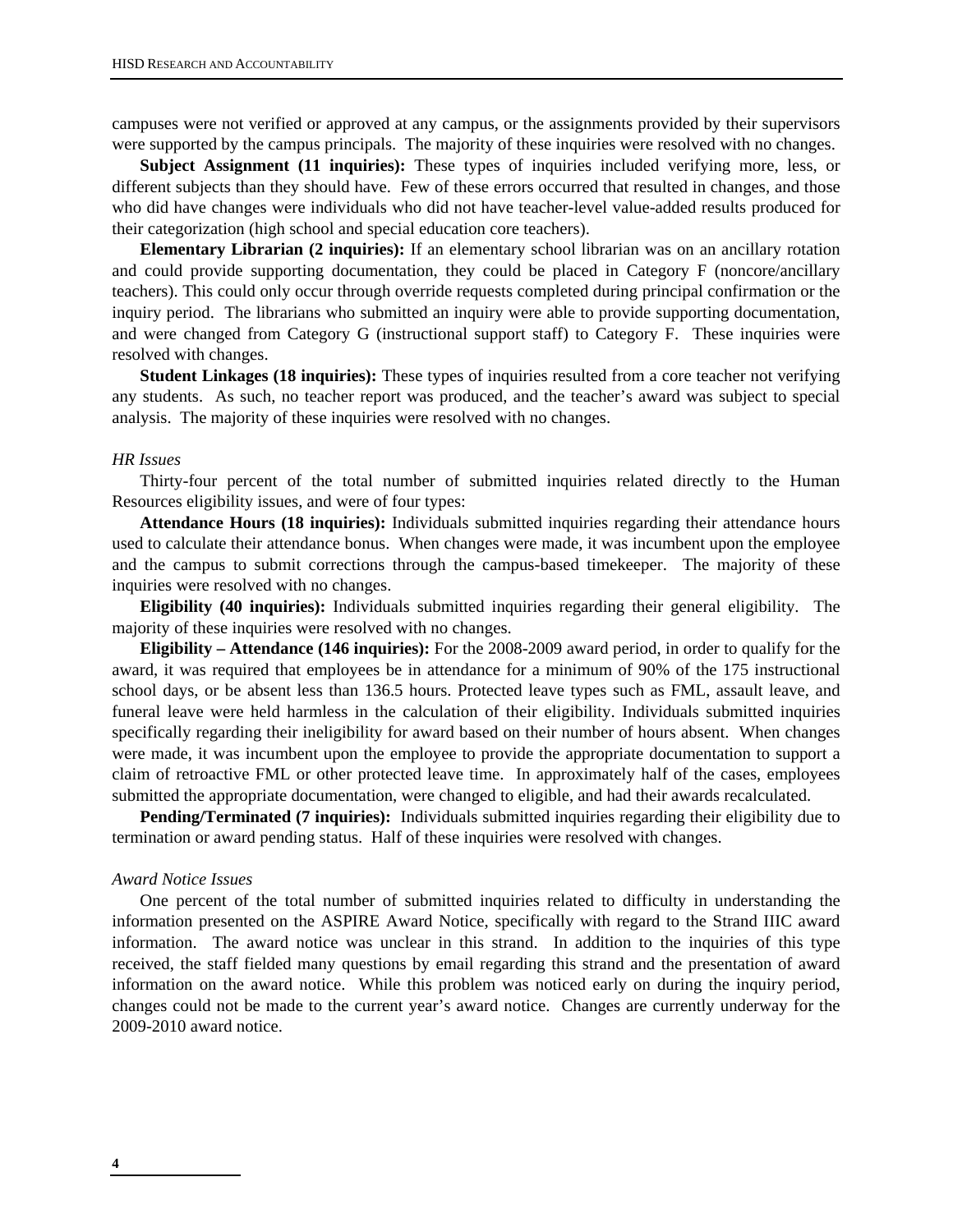#### *Policy Decisions*

Four percent of the total number of submitted inquiries related directly to policy decisions made either before the award period or during the inquiry period, and were of five types:

**Campus Network Specialist (2 inquiries):** Inquiries of this type were submitted requesting a change to ASPIRE policy for individuals of this job type. The request was to be changed to Category G, instructional support staff, because in their position, they are responsible for assisting teachers with the campus technology. These inquiries were resolved with no changes.

**Literacy Coach (7 inquiries):** During the 2008-2009 school year, literacy coaches were required to teach one class per day. As such, they were allowed to link the students they were instructing, and a teacher-level value-added report was created for them. Their appropriate categorization, however, was as instructional support staff (Category G), as this is the position in which they spent the majority of their day. Literacy coaches with student linkages were informed over the summer of their categorization, so as to prevent any misunderstanding at the time of award payout. Regardless of the information conveyed to them, some literacy coaches chose to submit an inquiry requesting to have their categorization changed to a core teacher. These inquiries were resolved with no changes.

**Nurses (3 inquiries):** Inquiries of this type were submitted requesting a change to ASPIRE policy for individuals of this job type. The request was to be changed to Category F, noncore/ancillary teachers because campus nurses must be certified, and are paid on the teacher salary schedule. These inquiries were resolved with no changes.

**Reading/ELA Middle School (10 inquiries):** For the 2008-2009 school year, the Award Program Advisory Committee and ASPIRE Executive Committee recommended and the Board of Education approved a change to middle school Reading/ELA teachers of  $7<sup>th</sup>$  and  $8<sup>th</sup>$  grade students. This change involved the use of TAKS Reading scores to be used to calculate teacher-level value-added scores for Reading/ELA, rather than Stanford scores for Language and TAKS Reading scores for Reading. The basis of this decision was that  $7<sup>th</sup>$  and  $8<sup>th</sup>$  grade teachers of Reading/ELA are held accountable for TAKS, not Stanford. Some middle school teachers opposed this decision. These inquries were resolved with no changes.

**Registrars (2 inquiries):** Registrars at high school campuses felt that they should have been awarded as Instructional Support Staff (Category G) instead of as Operational Support Staff (Category I). They did not feel it was appropriate to be awarded at the same rate as clerical and custodial staff, since they are degreed professionals who work closely with students and teachers on campus. The Board of Education decided to leave Registrars as Category I for the 2008-2009 ASPIRE Award.

#### *Not Applicable Issues*

Two percent of the total number of submitted inquiries were not applicable to the ASPIRE Award, and were of three types:

**Principals submitting inquiries on behalf of staff (9 inquiries):** Some principals submitted inquiries on behalf of one or more staff members on their campus. These principals were either informed of the outcome of the staff member's inquiry, or were asked to inform the staff person that s/he needed to submit their own inquiry, in their own name. These inquiries were resolved with no changes.

**Not Award Related (2 inquiries):** These inquiries were submitted by staff members requesting further information on ASPIRE learning paths, and had no relation to the ASPIRE Award. These inquiries were resolved with no changes.

**User Withdrawn (2 inquiries):** These inquiries were submitted by staff members and were withdrawn before the Research Department had reviewed them.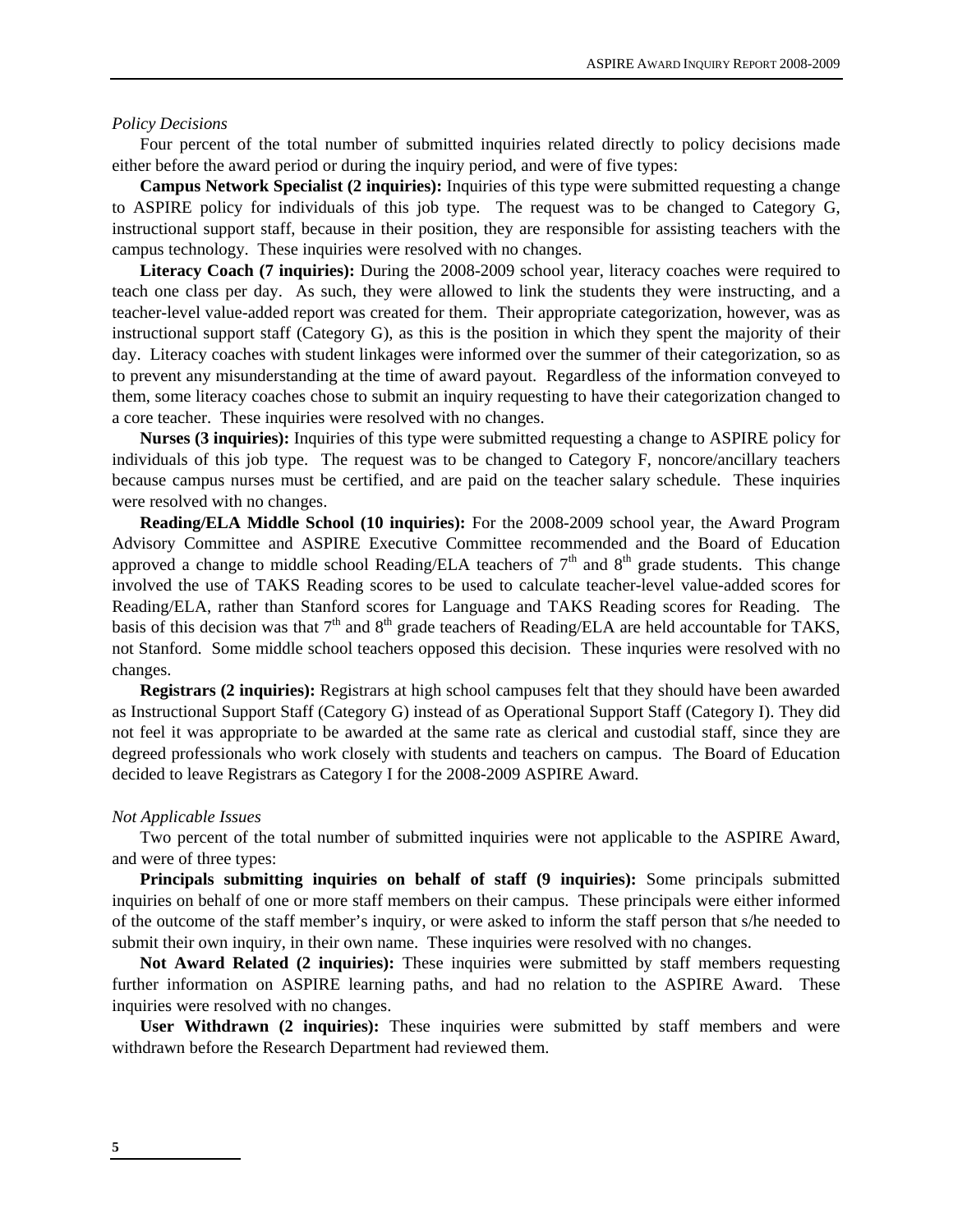# **Comparative Results by Campus**

# **Table 3: Campuses with 10 or More Submitted Inquiries Campus Number Campus Name Region Inquiry Type Resolved Resolved No Changes With Changes Total Number of Inquiries**  075 Dowling Middle School South 17 1 18 Award Calculation Question 10 | 0 Eligibility - Attendance 1 1 1 1 Reading/ELA Middle School Issue 6 0 **020 Yates High School Central 10 2 12**  Award Calculation Question 2 2 Categorization 1 1 1 Eligibility 1 0 Subject Assignment 1 1 1 1 **187** Kelso Elementary School South 10 1 11 11 Attendance Hours 0 1 Award Calculation Question 1 5 0 Strand IIIC Writing 2002 1 0 Subject Assignment 1 0 Value-Added Report/Low Student 1 3 0 **014 Sterling High School South 4 6 10**  Award Calculation Question 1 0 Campus Assignment 0 2 Categorization 2 2 Eligibility - Attendance 1 1 1 1 Subject Assignment 0 1 1 **027 Chavez High School East 5 5 10**  Categorization 0 2 Eligibility - Attendance 5 3 **148 Elrod Elementary West** 9 1 10 Award Calculation Question 8 0 Eligibility - Attendance 0 1 Regional Campus-Based Employees 1 0 **262 Grissom Elementary South 10 0 10**  1-yr vs 3-year 2 0 Award Calculation Question 6 0 Eligibility - Attendance  $\begin{vmatrix} 1 & 0 \\ 0 & 1 \end{vmatrix}$  0

Value-Added Report/Low Student 1 0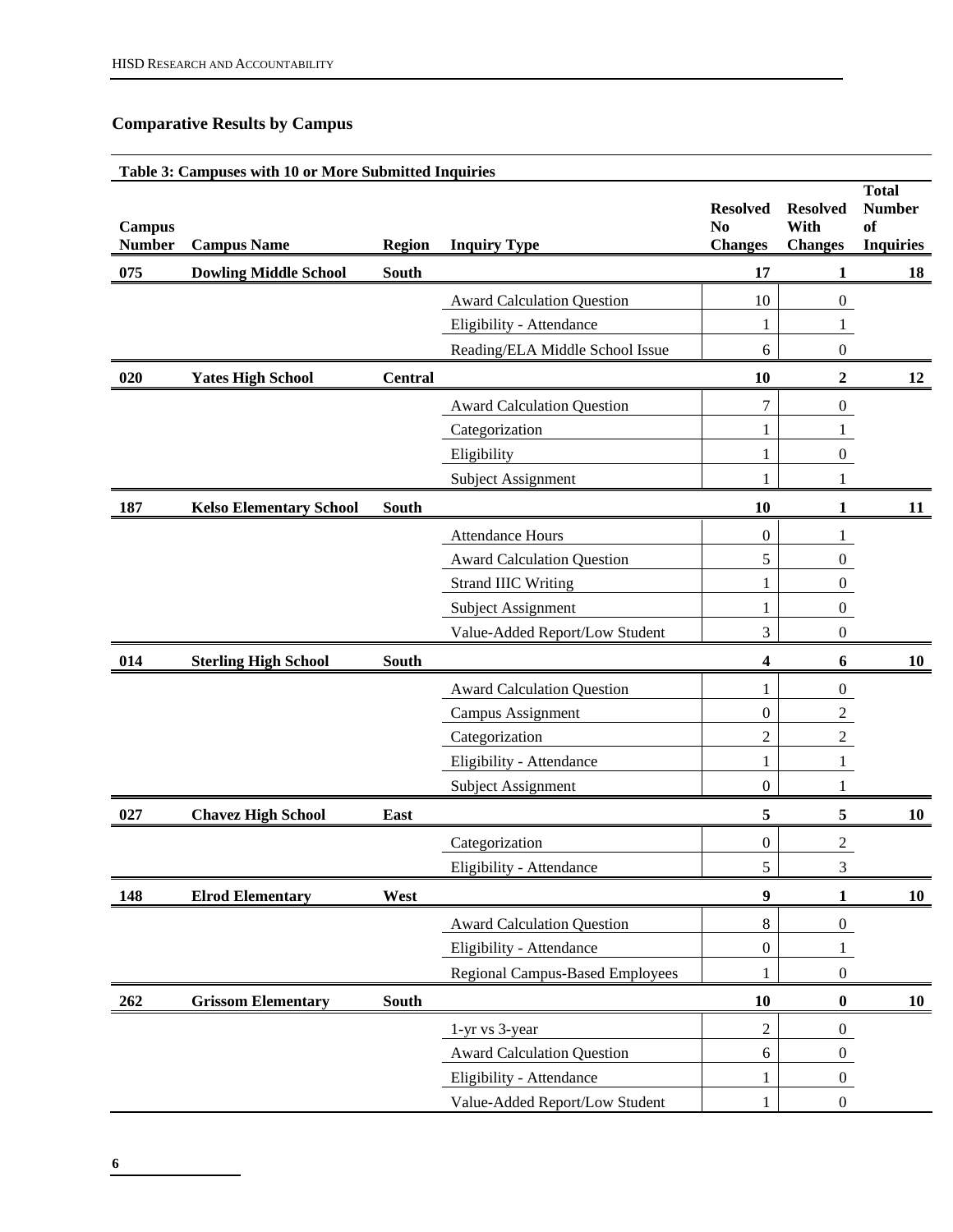There were 7 campuses with ten or more formal inquiries. **Table 3** describes these 7 campuses, detailing the types of inquiries submitted and the total number of inquiries for that campus.

Dowling Middle School (South Region) had the largest number of submitted inquiries. Of the 18 inquiries submitted, ten were award calculation questions. The majority of "Reading/ELA Middle School Issue" inquiries came from this campus. There was also one Eligibility-Attendance inquiry. One of the 18 inquiries was resolved with changes.

Yates High School (Central Region) had twelve submitted inquiries. Seven of the submitted inquiries were award calculation questions, one categorization inquiry, one eligibility inquiry, and one subject assignment inquiry. Two of the 12 inquiries were resolved with changes.

Kelso Elementary School (South Region) had eleven submitted inquiries. Five of the inquiries were award calculation questions, and there were value-added report/low student number questions. One of the 11 inquiries was resolved with changes.

### **Comparative Results by Region**

When comparing the number and type of inquiries based on the region from which they were received, no unexpected differences were found (see **Table 4**). The most significant result in comparing regions is the difference found in communication issues and award notice issues. Regarding communication issues, all regions were approximately equivalent, with the exception of the East region, which had far fewer inquiries of this type. Award notice issues showed a striking bias, with 25% of all award notice issues coming from the Central region, and 75% of all award notice issues coming from the South region. No other regions had inquiries regarding the award notice.

| Table 4: Inquiry Type by Region     |                                                |                |       |              |       |      |
|-------------------------------------|------------------------------------------------|----------------|-------|--------------|-------|------|
|                                     | <b>Region</b>                                  |                |       |              |       |      |
|                                     | <b>Alt/Charter/Special</b><br><b>Education</b> | <b>Central</b> | East  | <b>North</b> | South | West |
| <b>Charter Issues</b>               | 60%                                            | 0%             | 0%    | 40%          | 0%    | 0%   |
| <b>Communication Issues</b>         | 5%                                             | 22%            | 6%    | 20%          | 28%   | 20%  |
| Value-added Issues                  | 2%                                             | 13%            | 22%   | 13%          | 22%   | 28%  |
| <b>HR</b> Issues                    | 2%                                             | 20%            | 16%   | 23%          | 15%   | 24%  |
| Verification/Confirmation<br>Issues | 4%                                             | 16%            | 12%   | 26%          | 21%   | 19%  |
| <b>Award Notice Issues</b>          | 0%                                             | 25%            | $0\%$ | $0\%$        | 75%   | 0%   |
| <b>Policy Decisions</b>             | $0\%$                                          | 4%             | 13%   | 17%          | 33%   | 33%  |
| Not Applicable Issues               | 0%                                             | 27%            | 9%    | 27%          | 9%    | 27%  |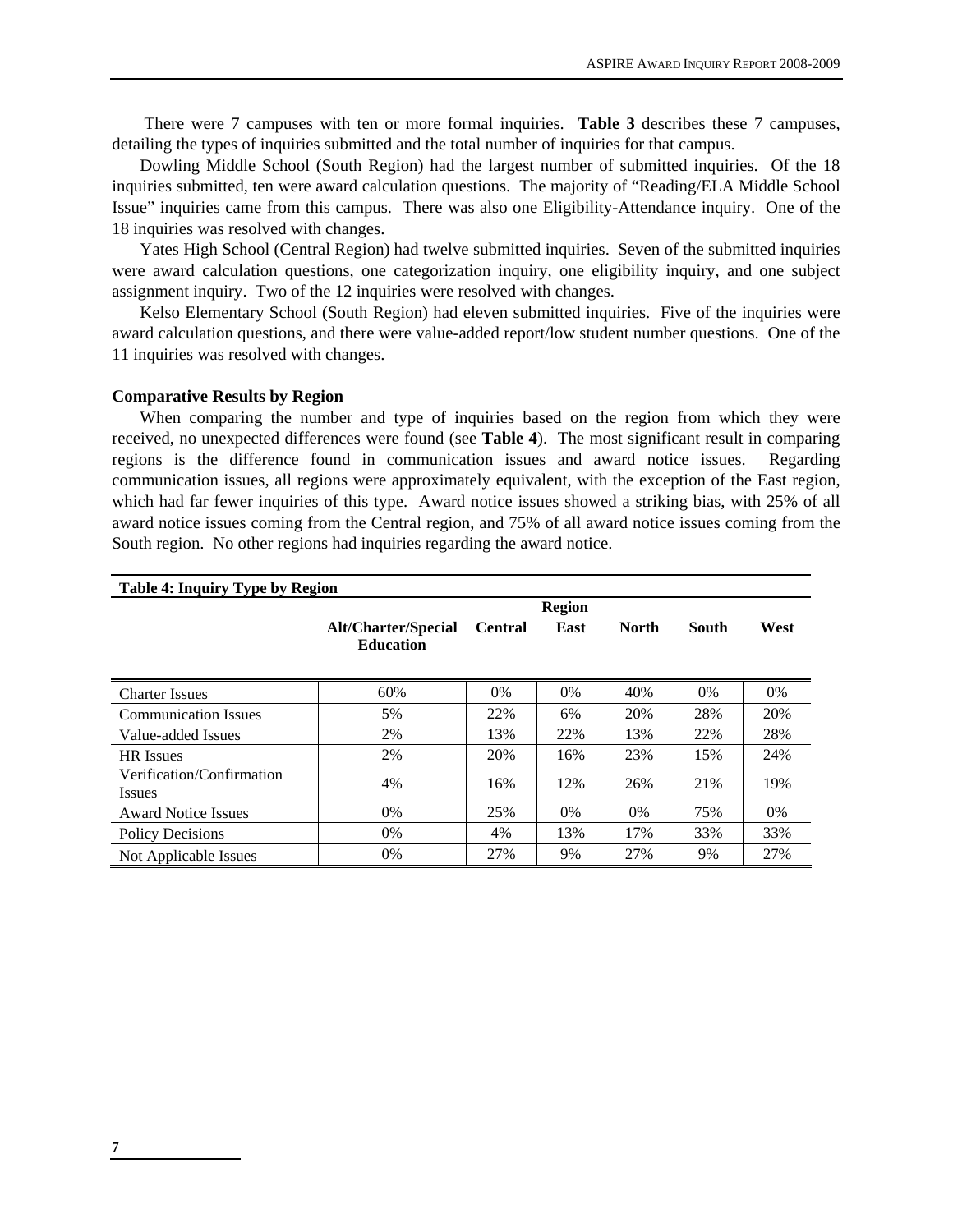# **Comparative Results by School Level**

When comparing the number and type of inquiries based on the campus level from which they were received, some differences are notable (see **Table 5**). Elementary schools had the highest percent of submitted inquiries (49%), while middle schools had 30% and high schools had 21%. All Charter and award notice inquiries were received from staff at elementary schools. The majority of all issues submitted were received from staff at elementary schools, with the exception of policy decisions.

| <b>Table 5: Inquiry Type by Level</b> |                   |               |             |  |  |  |
|---------------------------------------|-------------------|---------------|-------------|--|--|--|
|                                       | <b>Elementary</b> | <b>Middle</b> | <b>High</b> |  |  |  |
| <b>Charter Issues</b>                 | 100%              | $0\%$         | $0\%$       |  |  |  |
| <b>Communication Issues</b>           | 44%               | 38%           | 18%         |  |  |  |
| Value-added Issues                    | 61%               | 37%           | 2%          |  |  |  |
| <b>HR</b> Issues                      | 49%               | 24%           | 27%         |  |  |  |
| Verification/Confirmation Issues      | 52%               | 25%           | 23%         |  |  |  |
| <b>Award Notice Issues</b>            | 100%              | $0\%$         | $0\%$       |  |  |  |
| <b>Policy Decisions</b>               | 13%               | 75%           | 13%         |  |  |  |
| Not Applicable Issues                 | 55%               | 18%           | 27%         |  |  |  |
| Total                                 | 49%               | 30%           | 21%         |  |  |  |

## **Conclusions**

There were three major types of inquiries submitted during the 2008-2009 ASPIRE Award Inquiry period. The majority were HR issues, of which the largest portion were inquiries regarding the 90% attendance requirement. This was the first year for this requirement to be in effect; as such, we anticipated the majority of inquiries to be related to this eligibility requirement. In previous years, staff did not apply for Family Medical Leave (FML) protection, but rather made accommodations at the campus level. No formal paperwork was required or provided. Since eligibility for the ASPIRE award was directly tied to staff attendance for the 2008-2009 award year, deadlines to provide documentation to support retroactive FML protection were extended multiple times to accommodate employees. Only about half of the staff who submitted an inquiry regarding their eligibility based on attendance were able to provide the necessary documentation to support an FML waiver for their absences. In addition, none of the inquiries that were submitted revealed any mis-calculation of absences or data errors that could have prevented the submission of any portion of these inquiries.

Another large portion of inquiries were questions regarding award calculation, indicating that more focus needs to be placed on the actual award model of the ASPIRE program, most significantly at the campus staff level. While campus staff are becoming more informed regarding value-added data, many still do not understand the award model or the eligibility requirements, and as such are submitting formal inquiries requesting further information, rather than actual changes to their awards. The questions presented as formal inquiries indicated a lack of familiarity with the ASPIRE portal, the award model, and a deficiency in the communication provided to campus-level staff regarding the calculation of awarded amounts. The district recently began producing and sending out the ASPIRE newsletter, which provides all staff with further information, updates, and key dates for ASPIRE-related activities, is anticipated to help further reduce the number of inquiries of this type seen in the future. The first ASPIRE newsletter was sent out in November of 2009.

Verification and confirmation issues made up another large portion of the submitted inquiries. Of these, the majority were problems regarding staff categorization. The "majority of day" rule for categorization has always been in place; however, for the 2008-2009 school year, we implemented a process to attempt to support this in data. For the 2008-2009 school year, the number of students in core